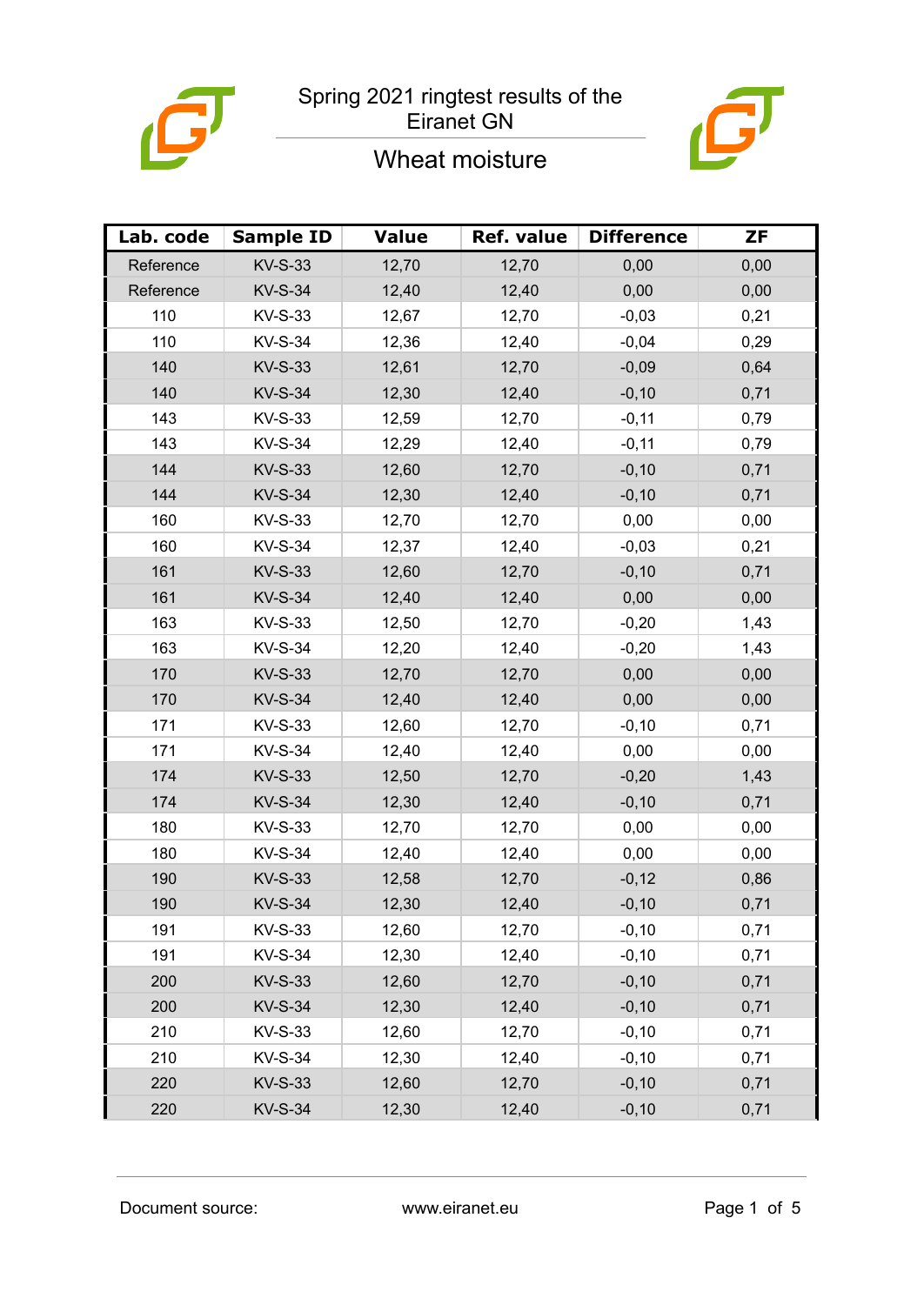

### Wheat moisture



| 221 | <b>KV-S-33</b> | 12,80 | 12,70 | 0,10    | 0,71 |
|-----|----------------|-------|-------|---------|------|
| 221 | <b>KV-S-34</b> | 12,40 | 12,40 | 0,00    | 0,00 |
| 222 | <b>KV-S-33</b> | 12,70 | 12,70 | 0,00    | 0,00 |
| 222 | <b>KV-S-34</b> | 12,40 | 12,40 | 0,00    | 0,00 |
| 230 | KV-S-33        | 12,60 | 12,70 | $-0,10$ | 0,71 |
| 230 | <b>KV-S-34</b> | 12,30 | 12,40 | $-0,10$ | 0,71 |
| 240 | <b>KV-S-33</b> | 12,70 | 12,70 | 0,00    | 0,00 |
| 240 | <b>KV-S-34</b> | 12,40 | 12,40 | 0,00    | 0,00 |
| 251 | <b>KV-S-33</b> | 12,40 | 12,70 | $-0,30$ | 2,14 |
| 251 | <b>KV-S-34</b> | 12,30 | 12,40 | $-0,10$ | 0,71 |
| 253 | <b>KV-S-33</b> | 12,40 | 12,70 | $-0,30$ | 2,14 |
| 253 | <b>KV-S-34</b> | 12,30 | 12,40 | $-0,10$ | 0,71 |
| 254 | <b>KV-S-33</b> | 12,30 | 12,70 | $-0,40$ | 2,86 |
| 254 | <b>KV-S-34</b> | 12,20 | 12,40 | $-0,20$ | 1,43 |
| 255 | <b>KV-S-33</b> | 12,70 | 12,70 | 0,00    | 0,00 |
| 255 | <b>KV-S-34</b> | 12,40 | 12,40 | 0,00    | 0,00 |
| 256 | <b>KV-S-33</b> | 12,30 | 12,70 | $-0,40$ | 2,86 |
| 256 | <b>KV-S-34</b> | 12,20 | 12,40 | $-0,20$ | 1,43 |
| 257 | <b>KV-S-33</b> | 12,30 | 12,70 | $-0,40$ | 2,86 |
| 257 | <b>KV-S-34</b> | 12,20 | 12,40 | $-0,20$ | 1,43 |
| 258 | <b>KV-S-33</b> | 12,50 | 12,70 | $-0,20$ | 1,43 |
| 258 | <b>KV-S-34</b> | 12,4  | 12,40 | 0,00    | 0,00 |
| 261 | <b>KV-S-33</b> | 12,66 | 12,70 | $-0,04$ | 0,29 |
| 261 | <b>KV-S-34</b> | 12,37 | 12,40 | $-0,03$ | 0,21 |
| 270 | KV-S-33        | 12,50 | 12,70 | $-0,20$ | 1,43 |
| 270 | <b>KV-S-34</b> | 12,20 | 12,40 | $-0,20$ | 1,43 |
| 271 | <b>KV-S-33</b> | 12,70 | 12,70 | 0,00    | 0,00 |
| 271 | <b>KV-S-34</b> | 12,40 | 12,40 | 0,00    | 0,00 |
| 272 | <b>KV-S-33</b> | 12,70 | 12,70 | 0,00    | 0,00 |
| 272 | <b>KV-S-34</b> | 12,40 | 12,40 | 0,00    | 0,00 |
| 274 | <b>KV-S-33</b> | 12,58 | 12,70 | $-0,12$ | 0,86 |
| 274 | <b>KV-S-34</b> | 12,32 | 12,40 | $-0,08$ | 0,57 |
| 280 | KV-S-33        | 12,70 | 12,70 | 0,00    | 0,00 |
| 280 | <b>KV-S-34</b> | 12,40 | 12,40 | 0,00    | 0,00 |
| 282 | <b>KV-S-33</b> | 12,60 | 12,70 | $-0,10$ | 0,71 |
| 282 | <b>KV-S-34</b> | 12,30 | 12,40 | $-0,10$ | 0,71 |
|     |                |       |       |         |      |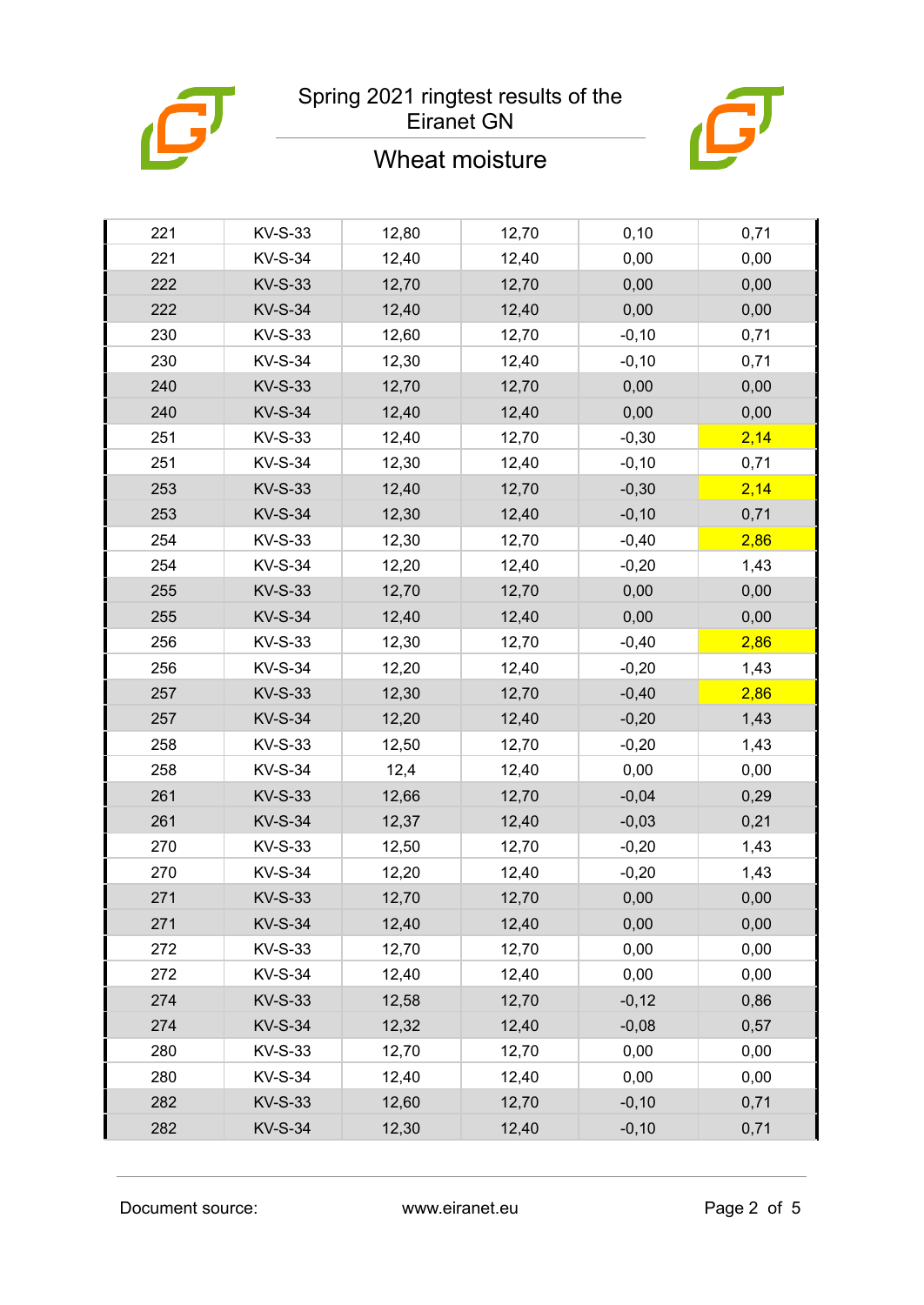

# Wheat moisture



| 283 | <b>KV-S-33</b> | 12,50 | 12,70 | $-0,20$  | 1,43 |
|-----|----------------|-------|-------|----------|------|
| 283 | <b>KV-S-34</b> | 12,30 | 12,40 | $-0,10$  | 0,71 |
| 284 | <b>KV-S-33</b> | 12,70 | 12,70 | 0,00     | 0,00 |
| 284 | <b>KV-S-34</b> | 12,40 | 12,40 | 0,00     | 0,00 |
| 290 | KV-S-33        | 12,60 | 12,70 | $-0, 10$ | 0,71 |
| 290 | <b>KV-S-34</b> | 12,30 | 12,40 | $-0,10$  | 0,71 |
| 291 | <b>KV-S-33</b> | 12,60 | 12,70 | $-0,10$  | 0,71 |
| 291 | <b>KV-S-34</b> | 12,30 | 12,40 | $-0,10$  | 0,71 |
| 293 | KV-S-33        | 12,60 | 12,70 | $-0,10$  | 0,71 |
| 293 | <b>KV-S-34</b> | 12,30 | 12,40 | $-0,10$  | 0,71 |
| 300 | <b>KV-S-33</b> | 12,50 | 12,70 | $-0,20$  | 1,43 |
| 300 | <b>KV-S-34</b> | 12,30 | 12,40 | $-0,10$  | 0,71 |
| 310 | KV-S-33        | 12,60 | 12,70 | $-0, 10$ | 0,71 |
| 310 | <b>KV-S-34</b> | 12,30 | 12,40 | $-0,10$  | 0,71 |
| 322 | <b>KV-S-33</b> | 12,60 | 12,70 | $-0,10$  | 0,71 |
| 322 | <b>KV-S-34</b> | 12,30 | 12,40 | $-0,10$  | 0,71 |
| 330 | KV-S-33        | 12,60 | 12,70 | $-0,10$  | 0,71 |
| 330 | <b>KV-S-34</b> | 12,30 | 12,40 | $-0,10$  | 0,71 |
| 331 | <b>KV-S-33</b> | 12,60 | 12,70 | $-0,10$  | 0,71 |
| 331 | <b>KV-S-34</b> | 12,30 | 12,40 | $-0,10$  | 0,71 |
| 340 | KV-S-33        | 12,64 | 12,70 | $-0,06$  | 0,43 |
| 340 | <b>KV-S-34</b> | 12,35 | 12,40 | $-0,05$  | 0,36 |
| 350 | <b>KV-S-33</b> | 12,30 | 12,70 | $-0,40$  | 2,86 |
| 350 | <b>KV-S-34</b> | 12,10 | 12,40 | $-0,30$  | 2,14 |
| 360 | <b>KV-S-33</b> | 12,6  | 12,70 | $-0, 10$ | 0,71 |
| 360 | <b>KV-S-34</b> | 12,3  | 12,40 | $-0,10$  | 0,71 |
| 371 | <b>KV-S-33</b> | 12,60 | 12,70 | $-0,10$  | 0,71 |
| 371 | <b>KV-S-34</b> | 12,30 | 12,40 | $-0,10$  | 0,71 |
| 372 | KV-S-33        | 12,66 | 12,70 | $-0,04$  | 0,29 |
| 372 | <b>KV-S-34</b> | 12,28 | 12,40 | $-0,12$  | 0,86 |
| 380 | <b>KV-S-33</b> | 12,50 | 12,70 | $-0,20$  | 1,43 |
| 380 | <b>KV-S-34</b> | 12,20 | 12,40 | $-0,20$  | 1,43 |
| 382 | KV-S-33        | 12,5  | 12,70 | $-0,20$  | 1,43 |
| 382 | <b>KV-S-34</b> | 12,3  | 12,40 | $-0,10$  | 0,71 |
| 390 | <b>KV-S-33</b> | 12,68 | 12,70 | $-0,02$  | 0,14 |
| 390 | <b>KV-S-34</b> | 12,39 | 12,40 | $-0,01$  | 0,07 |
|     |                |       |       |          |      |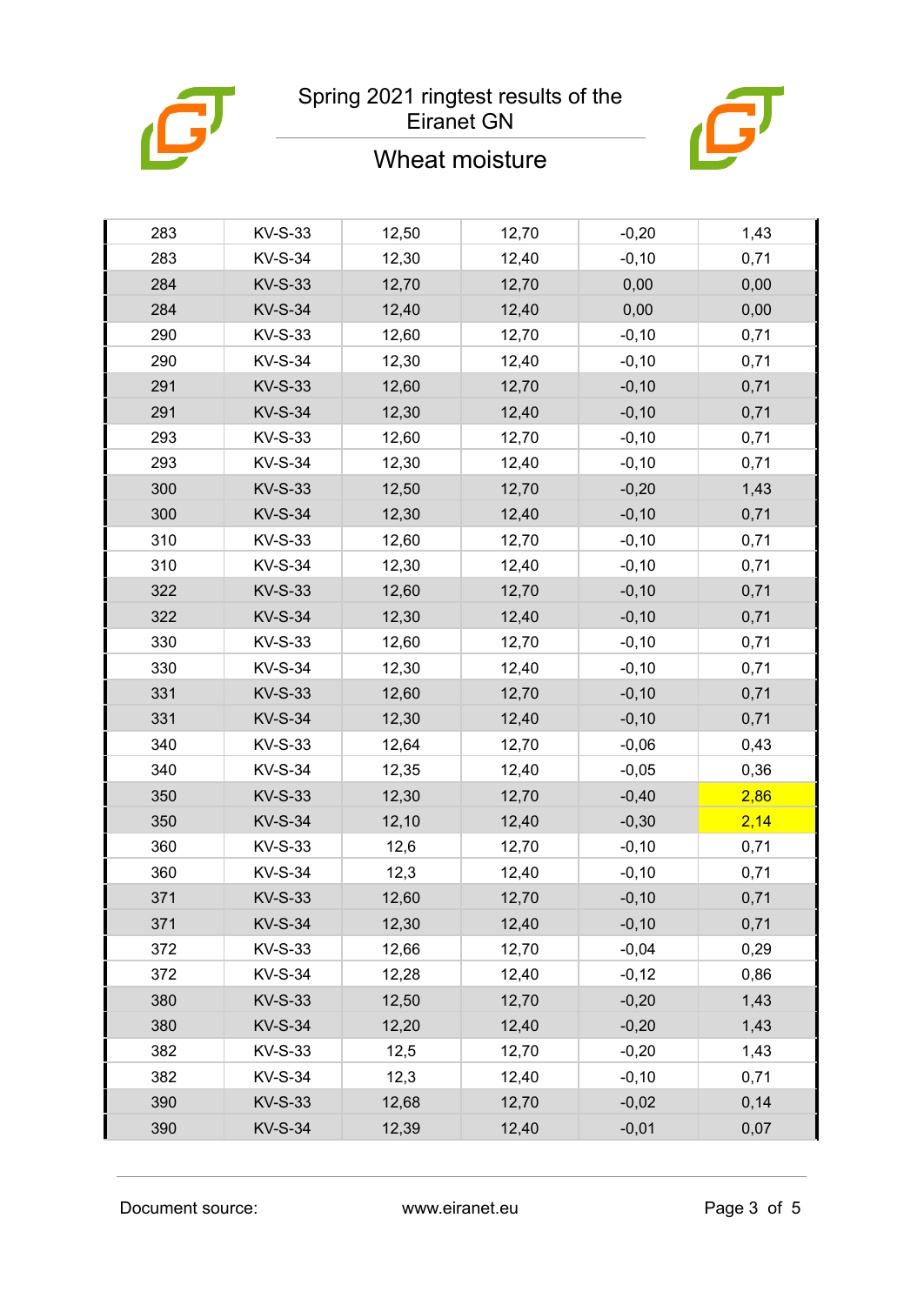

### Wheat moisture



| 400 | <b>KV-S-33</b> | 12,53 | 12,70 | $-0,17$  | 1,21 |
|-----|----------------|-------|-------|----------|------|
| 400 | <b>KV-S-34</b> | 12,09 | 12,40 | $-0,31$  | 2,21 |
| 401 | <b>KV-S-33</b> | 12,70 | 12,70 | 0,00     | 0,00 |
| 401 | <b>KV-S-34</b> | 12,40 | 12,40 | 0,00     | 0,00 |
| 405 | <b>KV-S-33</b> | 12,7  | 12,70 | 0,00     | 0,00 |
| 405 | <b>KV-S-34</b> | 12,4  | 12,40 | 0,00     | 0,00 |
| 406 | <b>KV-S-33</b> | 12,66 | 12,70 | $-0,04$  | 0,29 |
| 406 | <b>KV-S-34</b> | 12,30 | 12,40 | $-0,10$  | 0,71 |
| 407 | <b>KV-S-33</b> | 12,59 | 12,70 | $-0,11$  | 0,79 |
| 407 | <b>KV-S-34</b> | 12,19 | 12,40 | $-0,21$  | 1,50 |
| 430 | <b>KV-S-33</b> | 12,63 | 12,70 | $-0,07$  | 0,50 |
| 430 | <b>KV-S-34</b> | 12,34 | 12,40 | $-0,06$  | 0,43 |
| 440 | <b>KV-S-33</b> | 12,5  | 12,70 | $-0,20$  | 1,43 |
| 440 | <b>KV-S-34</b> | 12,3  | 12,40 | $-0,10$  | 0,71 |
| 450 | <b>KV-S-33</b> | 12,63 | 12,70 | $-0,07$  | 0,50 |
| 450 | <b>KV-S-34</b> | 12,34 | 12,40 | $-0,06$  | 0,43 |
| 480 | <b>KV-S-33</b> | 12,7  | 12,70 | 0,00     | 0,00 |
| 480 | <b>KV-S-34</b> | 12,4  | 12,40 | 0,00     | 0,00 |
| 481 | <b>KV-S-33</b> | 12,80 | 12,70 | 0,10     | 0,71 |
| 481 | <b>KV-S-34</b> | 12,50 | 12,40 | 0,10     | 0,71 |
| 482 | <b>KV-S-33</b> | 12,6  | 12,70 | $-0,10$  | 0,71 |
| 482 | <b>KV-S-34</b> | 12,3  | 12,40 | $-0,10$  | 0,71 |
| 483 | <b>KV-S-33</b> | 12,50 | 12,70 | $-0,20$  | 1,43 |
| 483 | <b>KV-S-34</b> | 12,20 | 12,40 | $-0,20$  | 1,43 |
| 490 | <b>KV-S-33</b> | 12,7  | 12,70 | 0,00     | 0,00 |
| 490 | <b>KV-S-34</b> | 12,4  | 12,40 | 0,00     | 0,00 |
| 491 | <b>KV-S-33</b> | 12,30 | 12,70 | $-0,40$  | 2,86 |
| 491 | <b>KV-S-34</b> | 12,20 | 12,40 | $-0,20$  | 1,43 |
| 492 | KV-S-33        | 12,6  | 12,70 | $-0,10$  | 0,71 |
| 492 | <b>KV-S-34</b> | 12,3  | 12,40 | $-0,10$  | 0,71 |
| 493 | <b>KV-S-33</b> | 12,63 | 12,70 | $-0,07$  | 0,50 |
| 493 | <b>KV-S-34</b> | 12,21 | 12,40 | $-0,19$  | 1,36 |
| 494 | KV-S-33        | 12,62 | 12,70 | $-0,08$  | 0,57 |
| 494 | <b>KV-S-34</b> | 12,62 | 12,40 | 0,22     | 1,57 |
| 495 | <b>KV-S-33</b> | 12,60 | 12,70 | $-0,10$  | 0,71 |
| 495 | <b>KV-S-34</b> | 12,30 | 12,40 | $-0, 10$ | 0,71 |
|     |                |       |       |          |      |

Document source: www.eiranet.eu Page 4 of 5